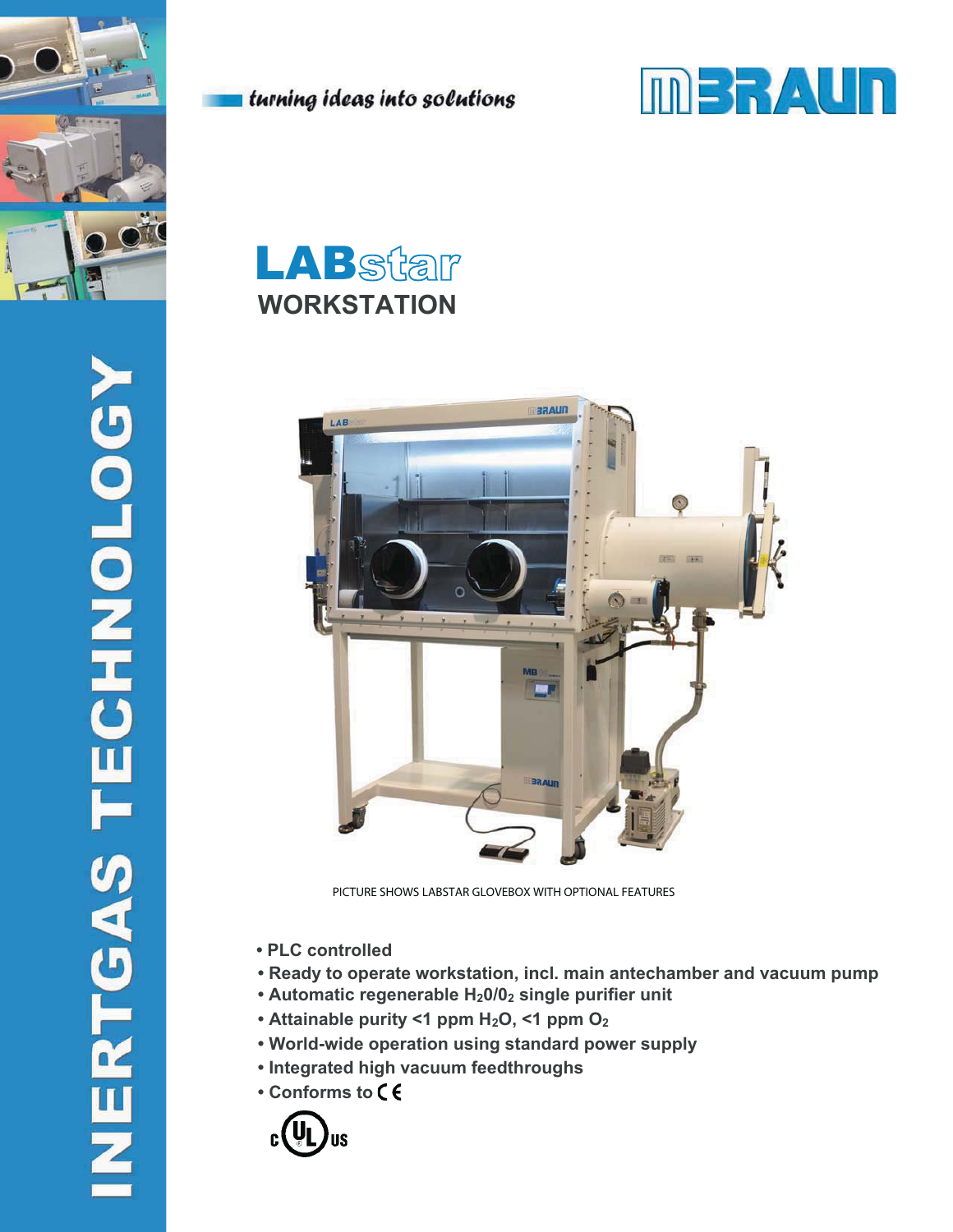# **LAB**star

### **Technical Data**

#### General Data

Product: Inert gas system LABstar Type: Glovebox with gas purification system Size: See page 5 Volume: Approx.  $0.8$  m<sup>3</sup> /  $1.4$  m<sup>3</sup>

#### **System Control**

**Control unit:** Programmable logic controller (PLC) **Operation: Operation panel with simulated multi**language operation elements for all glovebox components, foot pedal for box pressure adjustment **Electrical power:** 230 V/50-60 Hz, 10 A or 115 V / 50-60 Hz, 20 A or 100 V/ 50-60 Hz, 20 A (power consumption may vary dependent on accessories)



Operation Panel (Optional Touch Screen Controller Available)

### **Gas Purification**

Process

Gas circulation: Closed loop gas recirculation

Gas Purification System Removal of  $H<sub>2</sub>O$  and  $O<sub>2</sub>$ 

#### Working Gas

Inert gas: Nitrogen, Argon or Helium

#### Attainable Purity

 $H<sub>2</sub>O < 1$  ppm,  $O<sub>2</sub> < 1$  ppm

#### **Gas Purification**

#### Purifier

Amount / type:  $1 H<sub>2</sub>O$  /  $O<sub>2</sub>$  purifier column Capacity: Oxygen removal: 20 l (standard conditions), moisture removal: 950 g Material: Stainless steel type 1.4301 (US type 304) Heater: Integrated

#### **Regeneration**

The purifier unit is regenerable Procedure: Autom. regen. program (PLC controlled) Regeneration gas:  $N_2/H_2$  mixture (H<sub>2</sub> 3-5 %) or  $Ar/H<sub>2</sub>$  mixture (H<sub>2</sub> 3-5 %)

#### Circulation Unit

Type: Integrated blower MB BL-08 vacuum-tight, oil-free

Flow rate: 20 m<sup>3</sup>/h

#### Vacuum Pump

Type: Rotary vane pump\*, oil mist filter, oil recirculation, automatic gas ballast control Operation: 12 m<sup>3</sup>/h (10,9 cf/m at 60Hz), dual stage, ultimate vacuum  $\leq 3 \times 10^{-2}$  mbar \*Dry pump on request

#### Valves

Main valves: Electro-pneum. valves MB EPV-40 DN 40 Control valves: MB LogicSVB magnetic valve system, DN 6/10

#### Piping

Main piping: Stainless steel 304 DN 40 KF Control pipework: Stainless steel 304 DN 4/8

## Integral Leak Rate

Less than  $10^{-5}$  mbar I/s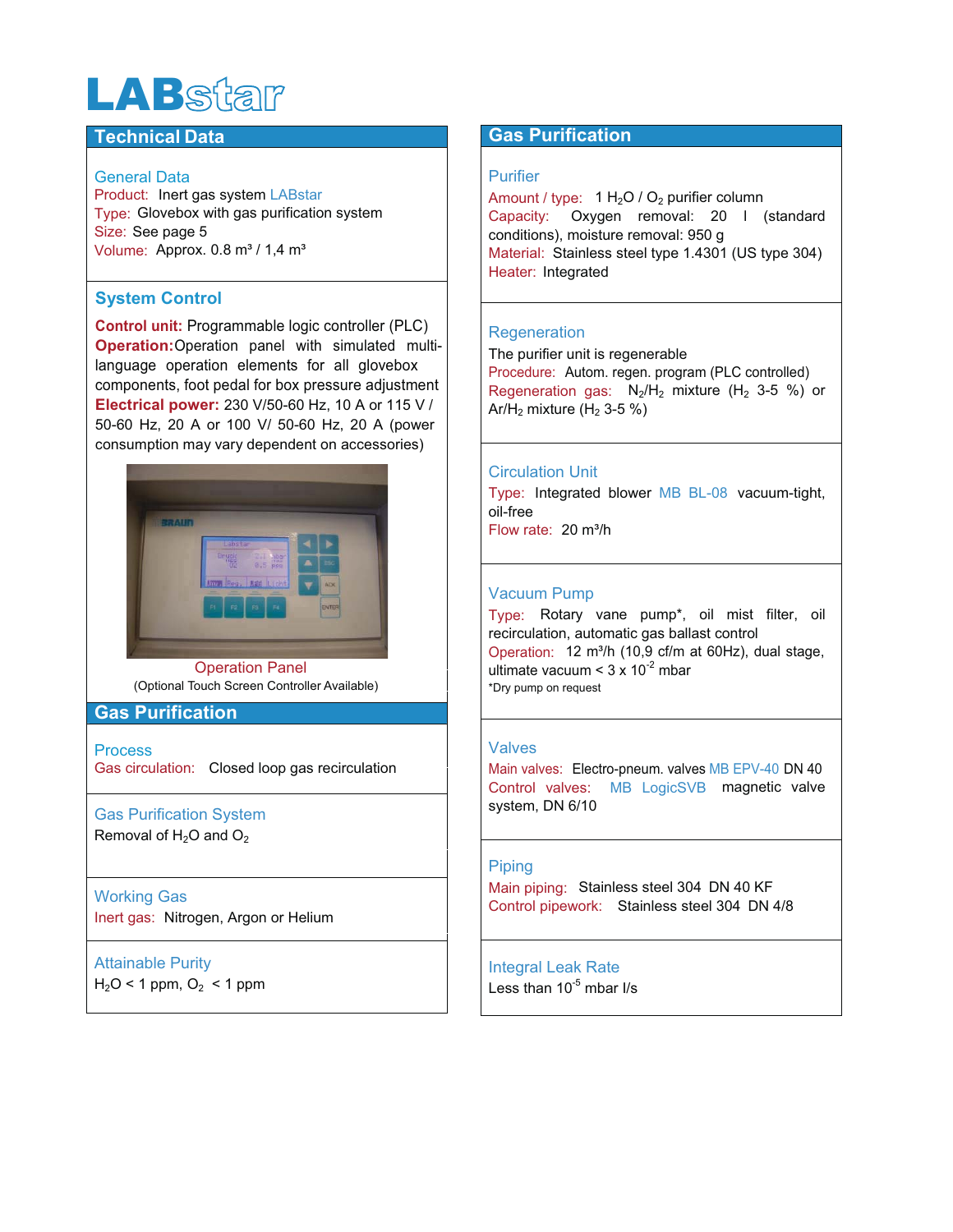

#### **Purifier Performance**



#### **Glovebox**

#### Type

Glovebox with bolted side panels Material: Stainless steel 304, thickness 3 mm Inside surface: Brushed finish  $R_a$  <1  $\mu$ m (DIN ISO 1302) Outside surface: Coated, White (RAL 9003) Glovebox inside dimensions: width: 1200 mm/ 1950 mm, height: 920 mm, depth: 780 mm

#### **Feedthroughs**

DN 40 KF: 2 pieces for customers usage (e.g. electrical feedtrough) Electrical feedthrough: KF40 included (100, 110 or

230 V)

#### Dust Filter

MB-BF-L-03 $^{\circ}$ 0.3 µm, class H 13, 1 gas inlet filter / 1 gas outlet filter

#### **Shelves**

3 shelves: Stainless steel 304 height adjustable Dimension: length: 750mm, depth: 220 mm

#### Box Windows

Inclined panel: Lexan thickness 10 mm\* \*safety glass on request

#### **Glovebox Glovebox**

#### Glove Ports

Type: POM (Polyoxymethylen) 220 mm dia., Oring sealed

#### **Gloves**

Material: Butyl, thickness 0.4 mm\* \*other sizes and materials on request

Box Light Fluorescent lamp: Front mounted

Gas Purification System Removal of  $H_2O$  and  $O_2$ 

Working Gas Inert gas: Nitrogen, Argon or Helium

Leak Rate According to ISO 10648-2 (Oxygen Method) < 0.05 vol%/h typical (Class 1, measured at final acceptance test)

Leak Rate According to ISO 25412 (Press. Change Method)

< 0.05 vol%/h at negative pressure of 10 mbar at constant temp. (measured at final acceptance test)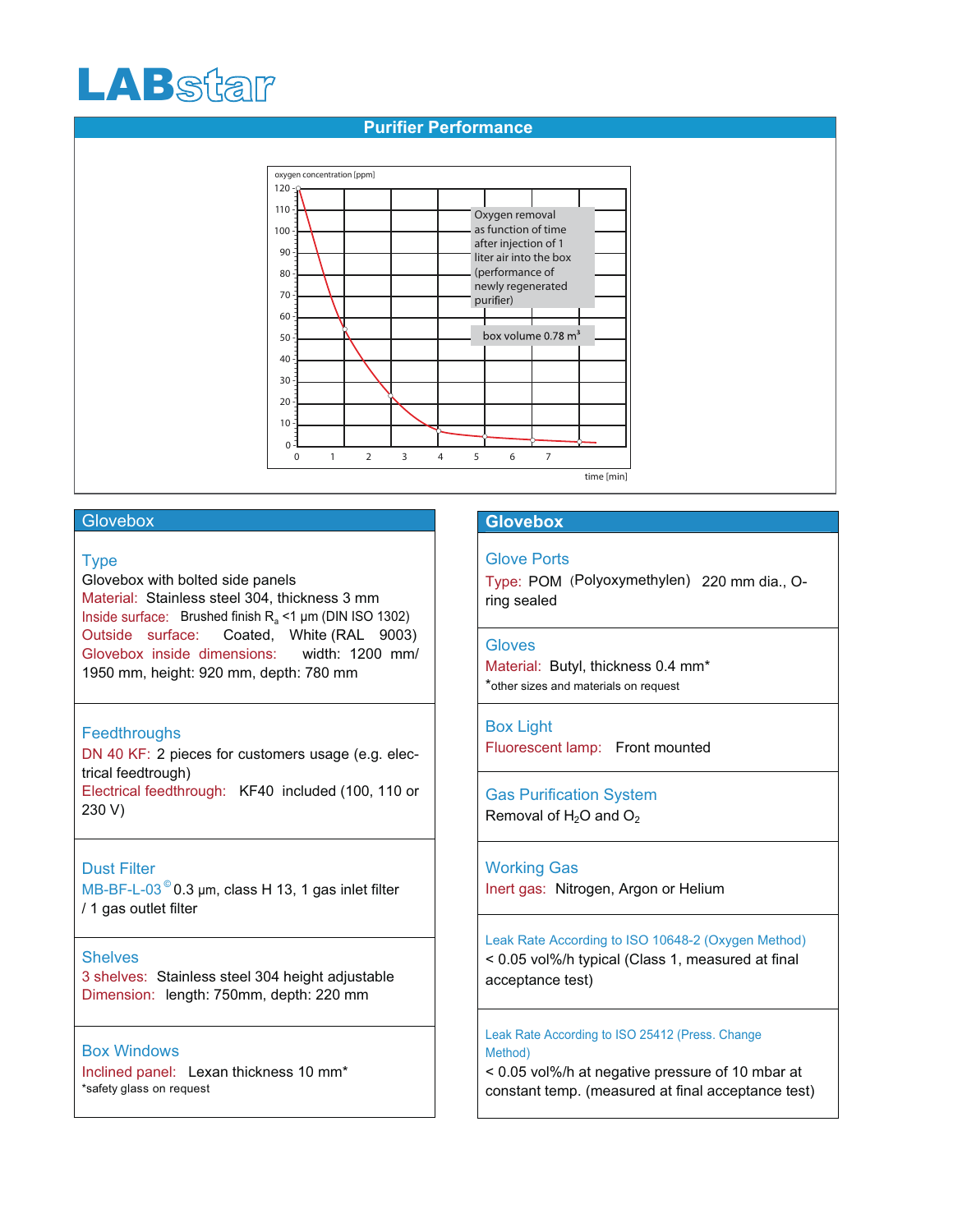# **LAB**star

#### Type

Cylindric type antechamber\* 390 mm diameter, length 600 mm (inside dimensions) Material: Stainless Steel 304, thickness 2.5 mm Inside surface: Brushed finish Outside surface: Coated, White(RAL 9003) \*rectangular on request

#### Sliding Tray

Material: Stainless Steel 304

#### **Doors**

Material: Aluminum (AIMg3), anodized, thickness 10 mm Door lock: Easy to operate spindle-lock with lifting mechanism

#### Pressure Gauge

Manometer: Analog display

#### Vacuum / Refill Process

Handling: Manual operation via hand valves

# **Main Antechamber Main Antechamber Operation**

#### Valves

Hand valves (DN 40 vacuum line / DN 8 refill line)

#### Leak Rate

 $<$ 10<sup>-5</sup> mbar  $\frac{1}{s}$ 

## **Basic System Configuration**

- Glovebox with stand, incl. castors + leveling feet
- Main antechamber
- Gas purification system with vacuum pump RV12
- Shelves (adjustable)
- One piece electrical feedthrough

**The system can be upgraded with the following** optional components:

- Siemens PLC touch screen
- Mini antechamber
- $\cdot$  H<sub>2</sub>O/O<sub>2</sub>-analyzer
- Refrigerator
- Box filter with activated charcoal
- External Solvent Absorber
- Microscope equipment
- Other options available

#### Siemens PLC Touch Panel